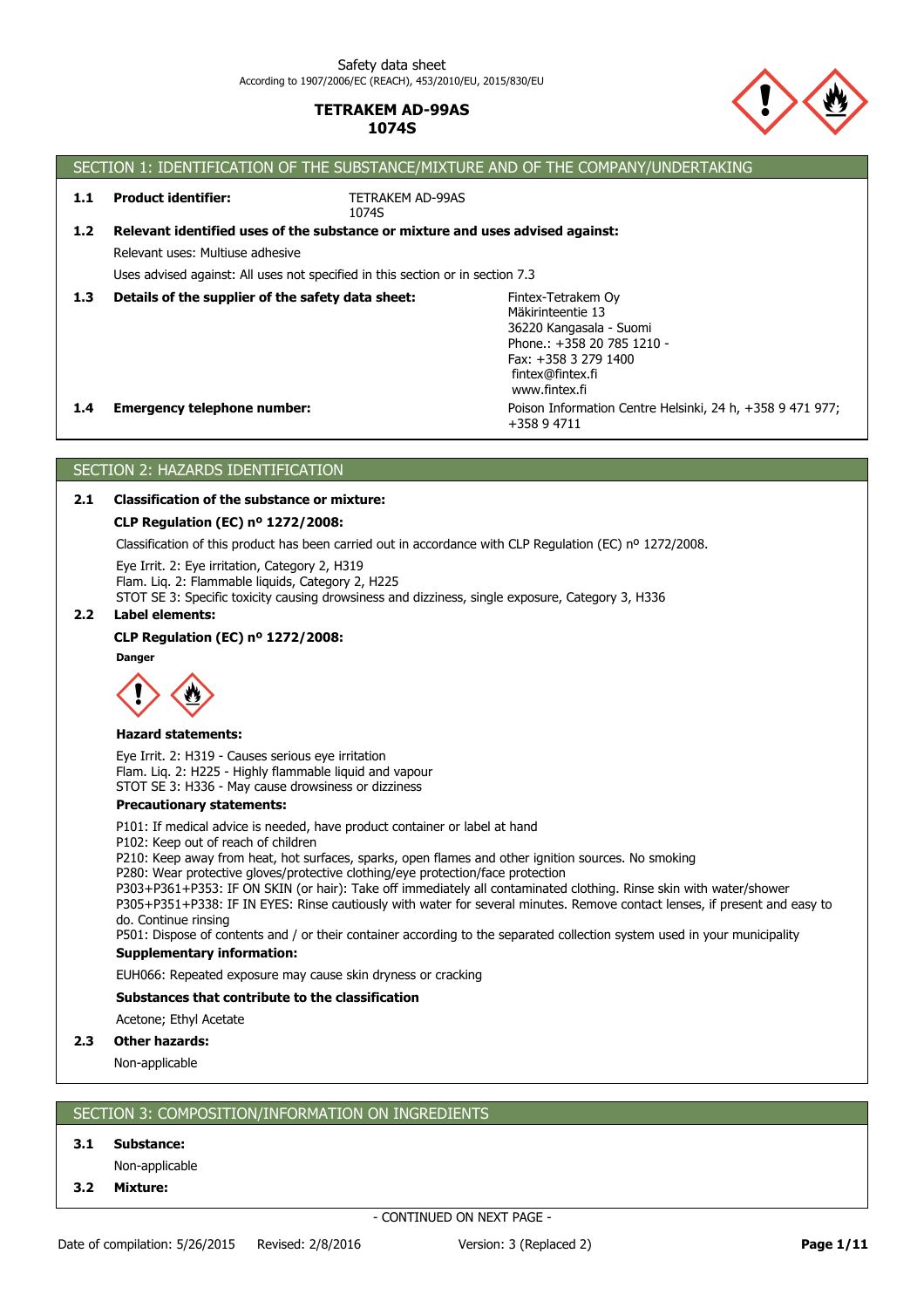

# SECTION 3: COMPOSITION/INFORMATION ON INGREDIENTS (continued)

**Chemical description:** Mixture composed of polyurethane in solvents

### **Components:**

In accordance with Annex II of Regulation (EC) nº1907/2006 (point 3), the product contains:

| <b>Identification</b>                                                                           | Chemical name/Classification                                     |                                                                                                |              | <b>Concentration</b> |
|-------------------------------------------------------------------------------------------------|------------------------------------------------------------------|------------------------------------------------------------------------------------------------|--------------|----------------------|
| CAS:<br>67-64-1                                                                                 | Acetone                                                          |                                                                                                | ATP CLP00    |                      |
| IEC:<br>200-662-2<br>Index: 606-001-00-8<br>REACH: 01-2119471330-49-XXXX                        | Regulation 1272/2008                                             | Eye Irrit. 2: H319; Flam. Liq. 2: H225; STOT SE 3: H336 - Danger                               |              | $60 - 80 \%$         |
| CAS:<br>141-78-6                                                                                | <b>Ethvl Acetate</b>                                             |                                                                                                | ATP CLP00    |                      |
| EC:<br>205-500-4<br>Index: 607-022-00-5<br>Regulation 1272/2008<br>REACH: 01-2119475103-46-XXXX | Eye Irrit. 2: H319; Flam. Lig. 2: H225; STOT SE 3: H336 - Danger |                                                                                                | $10 - 20 \%$ |                      |
|                                                                                                 |                                                                  | To obtain more information on the rick of the substances sensult sections 0, 11, 12, 15 and 16 |              |                      |

To obtain more information on the risk of the substances consult sections 8, 11, 12, 15 and 16.

## SECTION 4: FIRST AID MEASURES

#### **4.1 Description of first aid measures:**

The symptoms resulting from intoxication can appear after exposure, therefore, in case of doubt, seek medical attention for direct exposure to the chemical product or persistent discomfort, showing the SDS of this product.

# **By inhalation:**

Remove the person affected from the area of exposure, provide with fresh air and keep at rest. In serious cases such as cardiorespiratory failure, artificial resuscitation techniques will be necessary (mouth to mouth resuscitation, cardiac massage, oxygen supply, etc.) requiring immediate medical assistance.

# **By skin contact:**

Remove contaminated clothing and footwear, rinse skin or shower the person affected if appropriate with plenty of cold water and neutral soap. In serious cases see a doctor. If the product causes burns or freezing, clothing should not be removed as this could worsen the injury caused if it is stuck to the skin. If blisters form on the skin, these should never be burst as this will increase the risk of infection.

## **By eye contact:**

Rinse eyes thoroughly with lukewarm water for at least 15 minutes. Do not allow the person affected to rub or close their eyes. If the injured person uses contact lenses, these should be removed unless they are stuck to the eyes, as this could cause further damage. In all cases, after cleaning, a doctor should be consulted as quickly as possible with the SDS of the product.

# **By ingestion/aspiration:**

In case of consumption, seek immediate medical assistance showing the SDS of this product.

## **4.2 Most important symptoms and effects, both acute and delayed:**

Acute and delayed effects are indicated in sections 2 and 11.

#### **4.3 Indication of any immediate medical attention and special treatment needed:**

#### Non-applicable

## SECTION 5: FIREFIGHTING MEASURES

## **5.1 Extinguishing media:**

If possible use polyvalent powder fire extinguishers (ABC powder), alternatively use foam or carbon dioxide extinguishers (CO2). IT IS RECOMMENDED NOT to use tap water as an extinguishing agent.

## **5.2 Special hazards arising from the substance or mixture:**

As a result of combustion or thermal decomposition reactive sub-products are created that can become highly toxic and, consequently, can present a serious health risk.

# **5.3 Advice for firefighters:**

Depending on the magnitude of the fire it may be necessary to use full protective clothing and individual respiratory equipment. Minimum emergency facilities and equipment should be available (fire blankets, portable first aid kit,...) in accordance with Directive 89/654/EC.

## **Additional provisions:**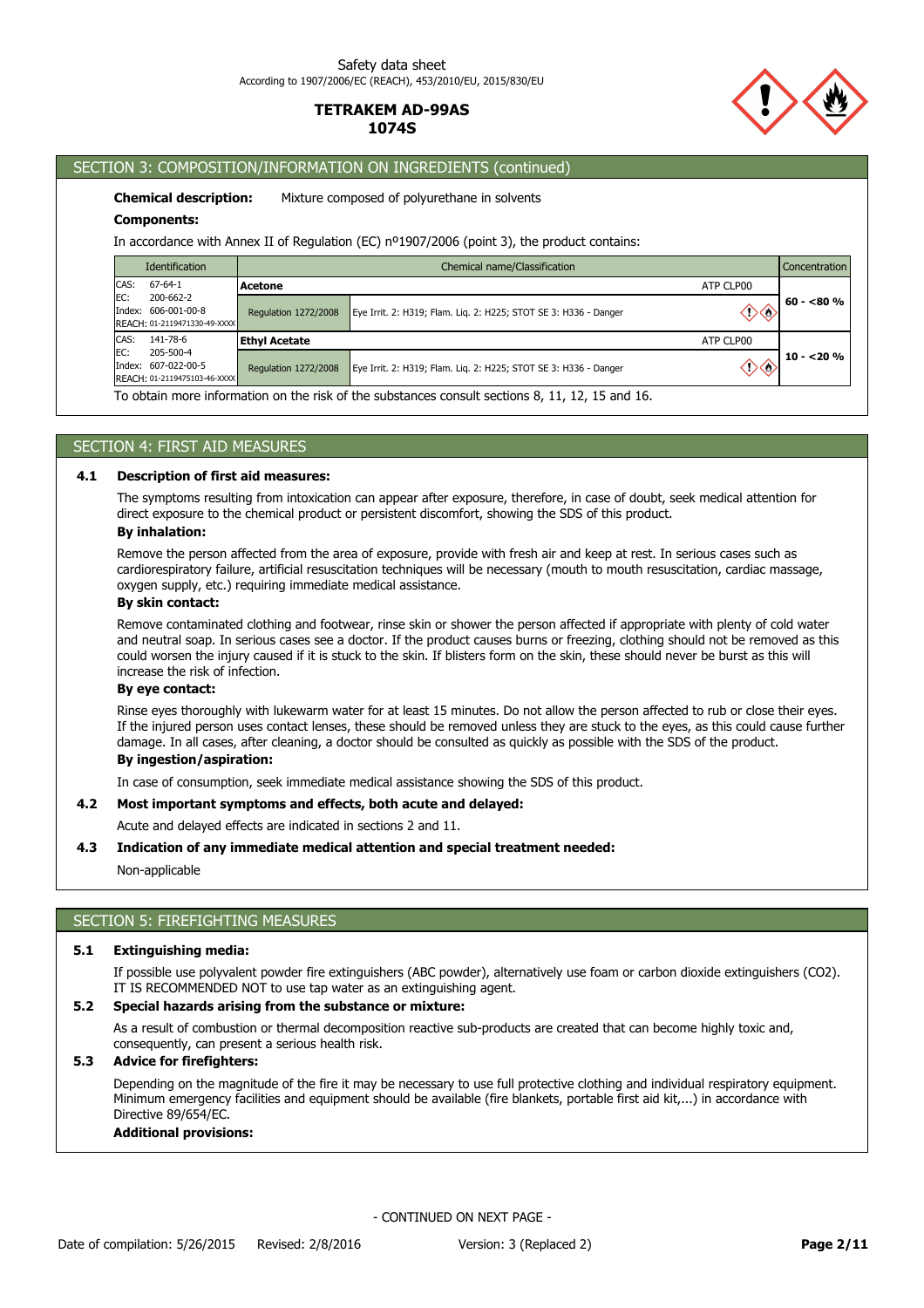

# SECTION 5: FIREFIGHTING MEASURES (continued)

Act in accordance with the Internal Emergency Plan and the Information Sheets on actions to take after an accident or other emergencies. Destroy any source of ignition. In case of fire, refrigerate the storage containers and tanks for products susceptible to inflammation, explosion or BLEVE as a result of high temperatures. Avoid spillage of the products used to extinguish the fire into an aqueous medium.

# SECTION 6: ACCIDENTAL RELEASE MEASURES

## **6.1 Personal precautions, protective equipment and emergency procedures:**

Isolate leaks provided that there is no additional risk for the people performing this task. Evacuate the area and keep out those without protection. Personal protection equipment must be used against potential contact with the spilt product (See section 8). Above all prevent the formation of any vapour-air flammable mixtures, through either ventilation or the use of an inertization agent. Destroy any source of ignition. Eliminate electrostatic charges by interconnecting all the conductive surfaces on which static electricity could form, and also ensuring that all surfaces are connected to the ground.

## **6.2 Environmental precautions:**

This product is not classified as hazardous to the environment. Keep product away from drains, surface and underground water.

## **6.3 Methods and material for containment and cleaning up:**

It is recommended:

Absorb the spillage using sand or inert absorbent and move it to a safe place. Do not absorb in sawdust or other combustible absorbents. For any concern related to disposal consult section 13.

## **6.4 Reference to other sections:**

See sections 8 and 13.

# SECTION 7: HANDLING AND STORAGE

## **7.1 Precautions for safe handling:**

A.- Precautions for safe manipulation

Comply with the current legislation concerning the prevention of industrial risks. Keep containers hermetically sealed. Control spills and residues, destroying them with safe methods (section 6). Avoid leakages from the container. Maintain order and cleanliness where dangerous products are used.

B.- Technical recommendations for the prevention of fires and explosions

Transfer in well ventilated areas, preferably through localized extraction. Fully control sources of ignition (mobile phones, sparks,...) and ventilate during cleaning operations. Avoid the existence of dangerous atmospheres inside containers, applying inertization systems where possible. Transfer at a slow speed to avoid the creation of electrostatic charges. Against the possibility of electrostatic charges: ensure a perfect equipotential connection, always use groundings, do not wear work clothes made of acrylic fibres, preferably wearing cotton clothing and conductive footwear. Comply with the essential security requirements for equipment and systems defined in Directive 94/9/EC (ATEX 100) and with the minimum requirements for protecting the security and health of workers under the selection criteria of Directive 1999/92/EC (ATEX 137). Consult section 10 for conditions and materials that should be avoided.

C.- Technical recommendations to prevent ergonomic and toxicological risks

Do not eat or drink during the process, washing hands afterwards with suitable cleaning products.

D.- Technical recommendations to prevent environmental risks

It is recommended to have absorbent material available at close proximity to the product (See subsection 6.3)

### **7.2 Conditions for safe storage, including any incompatibilities:**

A.- Technical measures for storage

| Minimum Temp.: | 5 <sup>o</sup> C |
|----------------|------------------|
| Maximum Temp.: | 30 OC            |
| Maximum time:  | 6 Months         |

B.- General conditions for storage

Avoid sources of heat, radiation, static electricity and contact with food. For additional information see subsection 10.5

## **7.3 Specific end use(s):**

Except for the instructions already specified it is not necessary to provide any special recommendation regarding the uses of this product.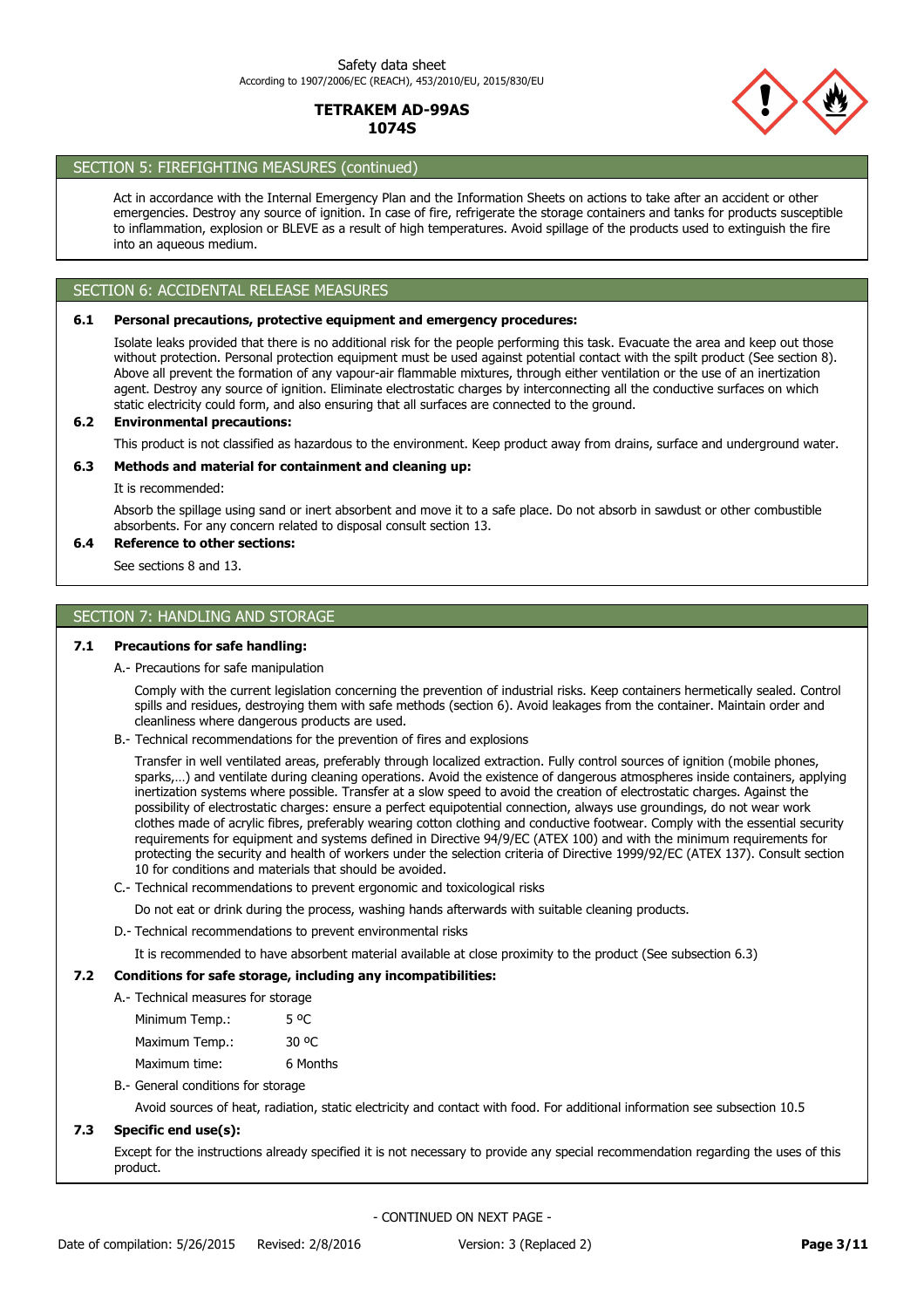# SECTION 8: EXPOSURE CONTROLS/PERSONAL PROTECTION

# **8.1 Control parameters:**

Substances whose occupational exposure limits have to be monitored in the work environment

| <b>Identification</b> |                     | <b>Environmental limits</b> |                       |
|-----------------------|---------------------|-----------------------------|-----------------------|
| Acetone               | IOELV (8h)          | 500 ppm                     | $1210 \text{ ma/m}^3$ |
| CAS: 67-64-1          | <b>IOELV (STEL)</b> |                             |                       |
| EC: 200-662-2         | Year                | 2015                        |                       |

## **DNEL (Workers):**

|                       |                   |                        | Short exposure<br>Long exposure |                        |                |
|-----------------------|-------------------|------------------------|---------------------------------|------------------------|----------------|
| <b>Identification</b> |                   | Systemic               | Local                           | Systemic               | Local          |
| Acetone               | Oral              | Non-applicable         | Non-applicable                  | Non-applicable         | Non-applicable |
| CAS: 67-64-1          | Dermal            | Non-applicable         | Non-applicable                  | $186 \text{ mg/kg}$    | Non-applicable |
| EC: 200-662-2         | <b>Inhalation</b> | Non-applicable         | 2420 mg/m <sup>3</sup>          | 1210 mg/m <sup>3</sup> | Non-applicable |
| <b>Ethyl Acetate</b>  | Oral              | Non-applicable         | Non-applicable                  | Non-applicable         | Non-applicable |
| CAS: 141-78-6         | Dermal            | Non-applicable         | Non-applicable                  | 63 mg/kg               | Non-applicable |
| EC: 205-500-4         | <b>Inhalation</b> | 1468 mg/m <sup>3</sup> | 1468 mg/m <sup>3</sup>          | 734 mg/m <sup>3</sup>  | 734 mg/m $3$   |

## **DNEL (General population):**

|                       |                   |                | Short exposure<br>Long exposure |              |                |
|-----------------------|-------------------|----------------|---------------------------------|--------------|----------------|
| <b>Identification</b> |                   | Systemic       | Local                           | Systemic     | Local          |
| Acetone               | Oral              | Non-applicable | Non-applicable                  | 62 mg/kg     | Non-applicable |
| CAS: 67-64-1          | Dermal            | Non-applicable | Non-applicable                  | 62 mg/kg     | Non-applicable |
| EC: 200-662-2         | <b>Inhalation</b> | Non-applicable | Non-applicable                  | 200 mg/m $3$ | Non-applicable |
| <b>Ethyl Acetate</b>  | Oral              | Non-applicable | Non-applicable                  | $4.5$ mg/kg  | Non-applicable |
| CAS: 141-78-6         | Dermal            | Non-applicable | Non-applicable                  | 37 mg/kg     | Non-applicable |
| EC: 205-500-4         | <b>Inhalation</b> | 734 mg/m $3$   | 734 mg/m $3$                    | 367 mg/m $3$ | 367 mg/m $3$   |

## **PNEC:**

| <b>Identification</b> |              |                   |                         |               |
|-----------------------|--------------|-------------------|-------------------------|---------------|
| Acetone               | <b>STP</b>   | $100$ mg/L        | <b>Fresh water</b>      | 10.6 mg/L     |
| CAS: 67-64-1          | Soil         | 29.5 mg/kg        | Marine water            | $1.06$ mg/L   |
| EC: 200-662-2         | Intermittent | $21 \text{ mg/L}$ | Sediment (Fresh water)  | 30.4 mg/kg    |
|                       | Oral         | Non-applicable    | Sediment (Marine water) | 3.04 mg/kg    |
| Ethyl Acetate         | <b>STP</b>   | 650 mg/L          | Fresh water             | $0.24$ mg/L   |
| CAS: 141-78-6         | Soil         | $0.148$ mg/kg     | Marine water            | $0.024$ mg/L  |
| EC: 205-500-4         | Intermittent | $1.65$ mg/L       | Sediment (Fresh water)  | $1.15$ mg/kg  |
|                       | Oral         | 200 g/kg          | Sediment (Marine water) | $0.115$ mg/kg |

## **8.2 Exposure controls:**

### A.- General security and hygiene measures in the work place

As a preventative measure it is recommended to use basic Personal Protection Equipment, with the corresponding <<CE marking>> in accordance with Directive 89/686/EC. For more information on Personal Protection Equipment (storage, use, cleaning, maintenance, class of protection,…) consult the information leaflet provided by the manufacturer. For more information see subsection 7.1.

All information contained herein is a recommendation which needs some specification from the labour risk prevention services as it is not known whether the company has additional measures at its disposal.

## B.- Respiratory protection

The use of protection equipment will be necessary if a mist forms or if the professional exposure limits are exceeded.

## C.- Specific protection for the hands

| Pictogram                                  | <b>PPE</b>                                   | Labelling      | <b>CEN Standard</b>                                           | <b>Remarks</b>                                                                                                                                                                                                 |
|--------------------------------------------|----------------------------------------------|----------------|---------------------------------------------------------------|----------------------------------------------------------------------------------------------------------------------------------------------------------------------------------------------------------------|
| $\sqrt{2}$<br>Mandatory hand<br>protection | NON-disposable chemical<br>protective gloves | <b>CAT III</b> | EN 374-1:2003<br>EN 374-3:2003/AC:2006<br>EN 420:2003+A1:2009 | The Breakthrough Time indicated by the<br>manufacturer must exceed the period during which<br>the product is being used. Do not use protective<br>creams after the product has come into contact<br>with skin. |
| D.- Ocular and facial protection           |                                              |                |                                                               |                                                                                                                                                                                                                |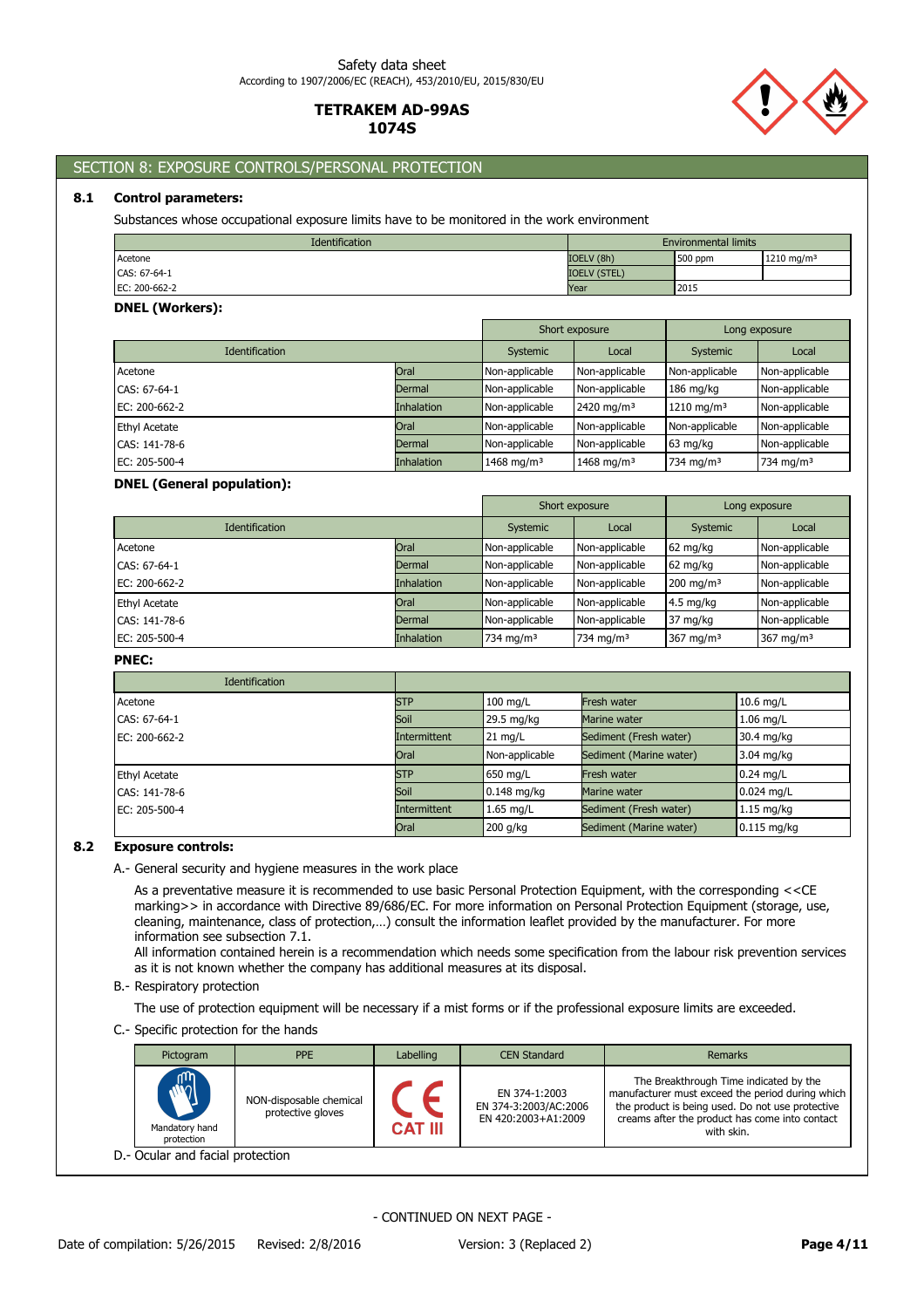

# SECTION 8: EXPOSURE CONTROLS/PERSONAL PROTECTION (continued) Pictogram PPE Remarks Remarks PPE Labelling CEN Standard PREMARKS EN 166:2001 Clean daily and disinfect periodically according to EN 167:2001 Face mask the manufacturer´s instructions. Use if there is a EN 168:2001 risk of splashing. EN ISO 4007:2012 **CAT II** Mandatory face protection E.- Bodily protection Non-applicable F.- Additional emergency measures Emergency measure **Emergency measure Standards** Emergency measure Standards  $\ddot{\mathbf{\Theta}}$ ANSI Z358-1 DIN 12 899 ISO 3864-1:2002 ISO 3864-1:2002 Emergency shower Eyewash stations **Environmental exposure controls:** In accordance with the community legislation for the protection of the environment it is recommended to avoid environmental spillage of both the product and its container. For additional information see subsection 7.1.D SECTION 9: PHYSICAL AND CHEMICAL PROPERTIES **9.1 Information on basic physical and chemical properties:** For complete information see the product datasheet. **Appearance:** Physical state at 20 °C: Liquid Appearance: Fluid Color: Colourless Odor: Solvent **Volatility:** Boiling point at atmospheric pressure: 60 °C Vapour pressure at 20 °C: 22400 Pa Vapour pressure at 50 °C: 75129 Pa (75 kPa)

| Color:                                                                                             | Colourless            |
|----------------------------------------------------------------------------------------------------|-----------------------|
| Odor:                                                                                              | Solvent               |
| <b>Volatility:</b>                                                                                 |                       |
| Boiling point at atmospheric pressure:                                                             | 60 °C                 |
| Vapour pressure at 20 °C:                                                                          | 22400 Pa              |
| Vapour pressure at 50 °C:                                                                          | 75129 Pa (75 kPa)     |
| Evaporation rate at 20 °C:                                                                         | Non-applicable *      |
| <b>Product description:</b>                                                                        |                       |
| Density at 20 °C:                                                                                  | 853 kg/m <sup>3</sup> |
| Relative density at 20 °C:                                                                         | 0.853                 |
| Dynamic viscosity at 20 °C:                                                                        | Non-applicable *      |
| Kinematic viscosity at 20 °C:                                                                      | Non-applicable *      |
| Kinematic viscosity at 40 °C:                                                                      | Non-applicable *      |
| Concentration:                                                                                     | Non-applicable *      |
| pH:                                                                                                | Non-applicable *      |
| Vapour density at 20 °C:                                                                           | Non-applicable *      |
| Partition coefficient n-octanol/water 20 °C:                                                       | Non-applicable *      |
| Solubility in water at 20 °C.                                                                      | Non-applicable *      |
| Solubility properties:                                                                             | Non-applicable *      |
| Decomposition temperature:                                                                         | Non-applicable *      |
| Melting point/freezing point:                                                                      | Non-applicable *      |
| <b>Flammability:</b>                                                                               |                       |
| Flash Point:                                                                                       | $-16$ °C              |
| *Not relevant due to the nature of the product, not providing information property of its hazards. |                       |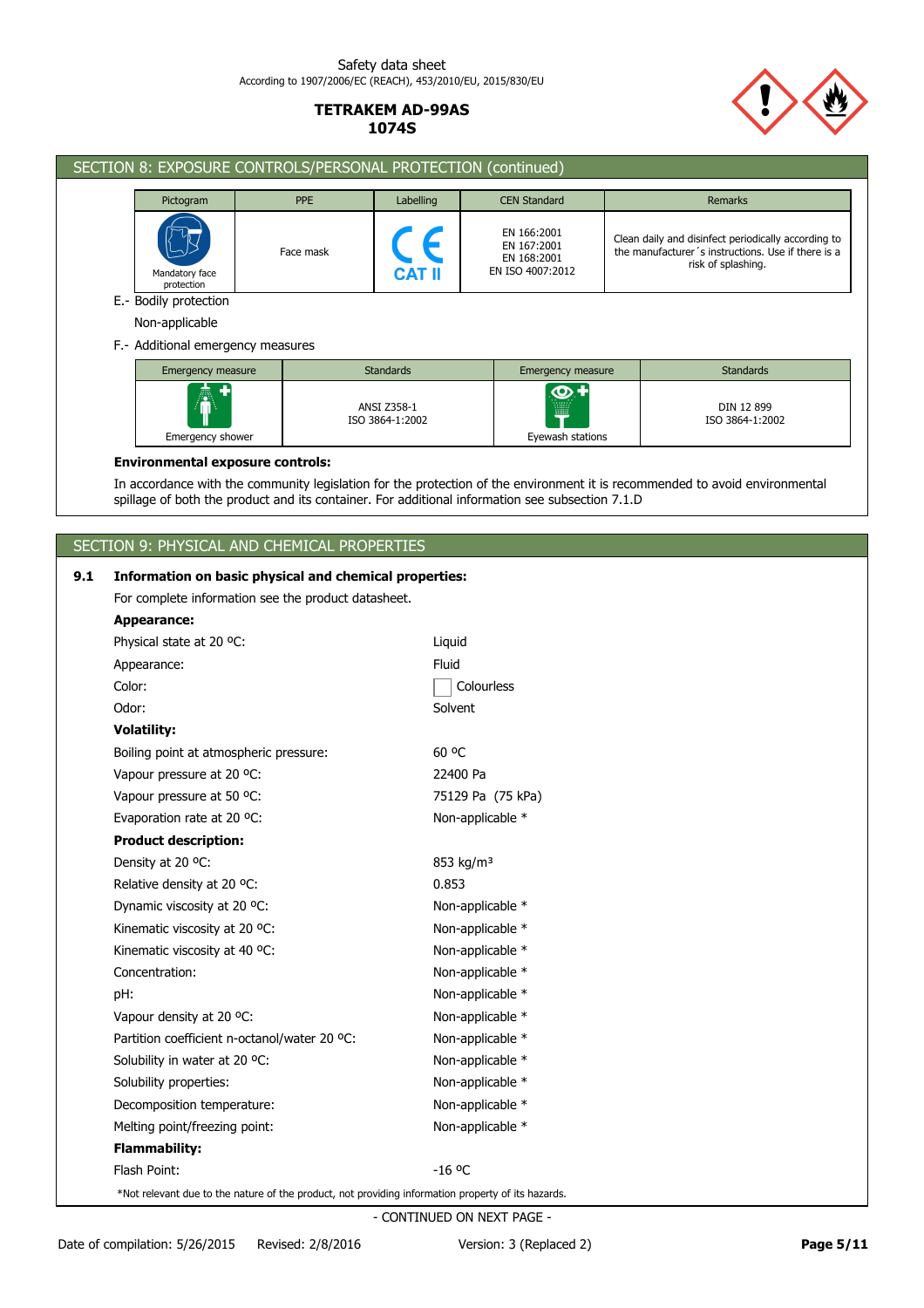

|     | SECTION 9: PHYSICAL AND CHEMICAL PROPERTIES (continued)                                            |                  |  |  |  |
|-----|----------------------------------------------------------------------------------------------------|------------------|--|--|--|
|     | Autoignition temperature:                                                                          | 427 °C           |  |  |  |
|     | Lower flammability limit:                                                                          | Not available    |  |  |  |
|     | Upper flammability limit:                                                                          | Not available    |  |  |  |
| 9.2 | <b>Other information:</b>                                                                          |                  |  |  |  |
|     | Surface tension at 20 °C:                                                                          | Non-applicable * |  |  |  |
|     | Refraction index:                                                                                  | Non-applicable * |  |  |  |
|     | *Not relevant due to the nature of the product, not providing information property of its hazards. |                  |  |  |  |

# SECTION 10: STABILITY AND REACTIVITY

## **10.1 Reactivity:**

No hazardous reactions are expected because the product is stable under recommended storage conditions. See section 7.

## **10.2 Chemical stability:**

Chemically stable under the conditions of storage, handling and use.

# **10.3 Possibility of hazardous reactions:**

Under the specified conditions, hazardous reactions that lead to excessive temperatures or pressure are not expected.

# **10.4 Conditions to avoid:**

Applicable for handling and storage at room temperature:

| Shock and friction | Contact with air | Increase in temperature | <b>Sunlight</b>     | <b>Humidity</b> |
|--------------------|------------------|-------------------------|---------------------|-----------------|
| Not applicable     | Not applicable   | Risk of combustion      | Avoid direct impact | Not applicable  |

## **10.5 Incompatible materials:**

| Acids          | Water          | Combustive materials     | Combustible materials | Others                        |
|----------------|----------------|--------------------------|-----------------------|-------------------------------|
| Not applicable | Not applicable | Avoid<br>I direct impact | Not applicable        | Avoid alkalis or strong bases |

#### **10.6 Hazardous decomposition products:**

See subsection 10.3, 10.4 and 10.5 to find out the specific decomposition products. Depending on the decomposition conditions, complex mixtures of chemical substances can be released: carbon dioxide (CO2), carbon monoxide and other organic compounds.

# SECTION 11: TOXICOLOGICAL INFORMATION

## **11.1 Information on toxicological effects:**

The experimental information related to the toxicological properties of the product itself is not available

#### **Dangerous health implications:**

In case of exposure that is repetitive, prolonged or at concentrations higher than recommended by the occupational exposure limits, it may result in adverse effects on health depending on the means of exposure:

A.- Ingestion:

- Acute toxicity: Based on available data, the classification criteria are not met, as it does not contain substances classified as dangerous for consumption. For more information see section 3.
- Corrosivity/Irritability: Based on available data, the classification criteria are not met, as it does not contain substances classified as dangerous for this effect. For more information see section 3.
- B- Inhalation:
	- Acute toxicity: Based on available data, the classification criteria are not met, as it does not contain substances classified as dangerous for inhalation. For more information see section 3.
	- Corrosivity/Irritability: Based on available data, the classification criteria are not met, as it does not contain substances classified as dangerous for this effect. For more information see section 3.
- C- Contact with the skin and the eyes:
	- Contact with the skin: Based on available data, the classification criteria are not met, as it does not contain substances classified as dangerous for skin contact. For more information see section 3.
	- Contact with the eyes: Produces eye damage after contact.
- D- CMR effects (carcinogenicity, mutagenicity and toxicity to reproduction):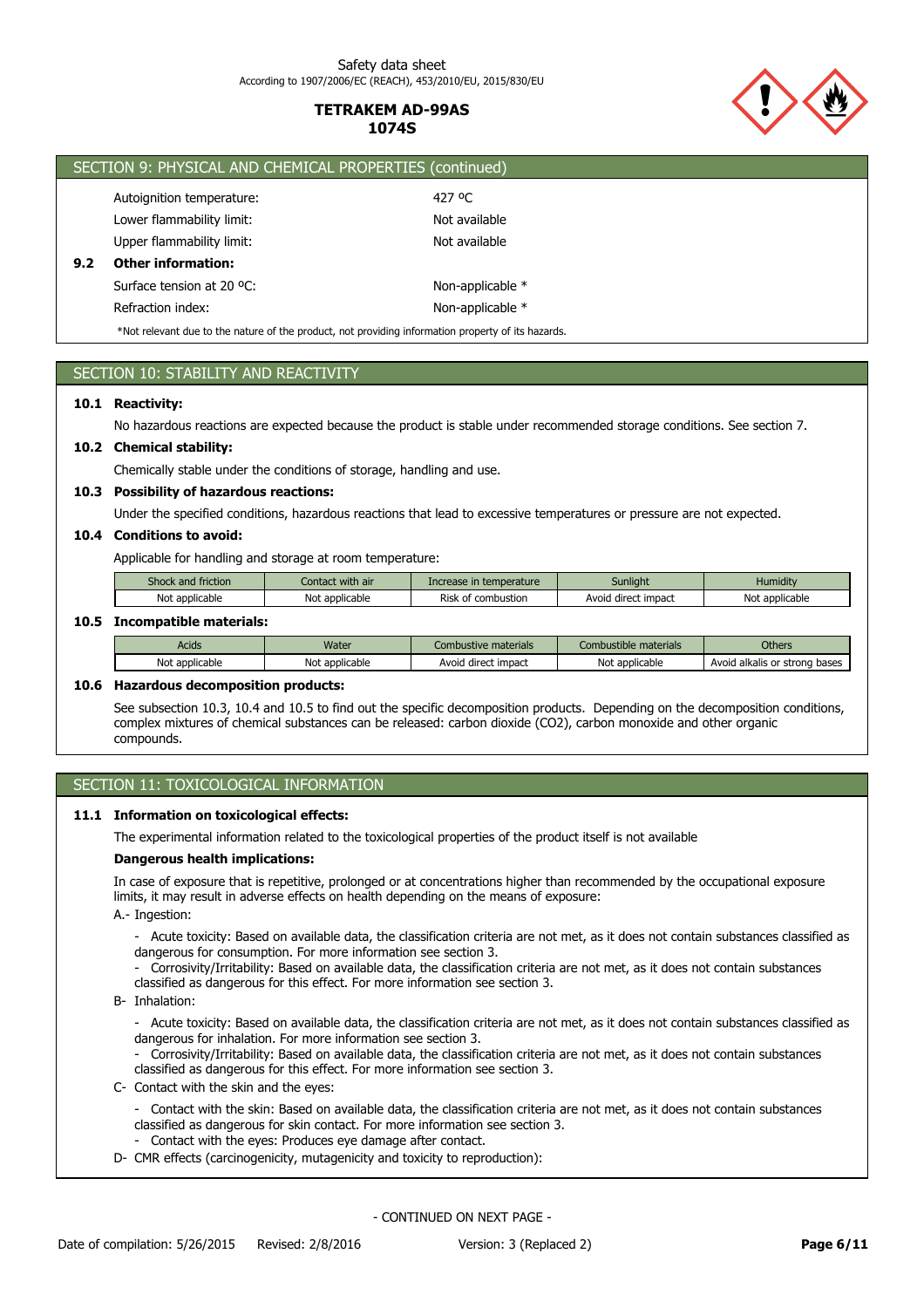

# SECTION 11: TOXICOLOGICAL INFORMATION (continued) Non-applicable **Other information:** Based on available data, the classification criteria are not met, as it does not contain substances classified as dangerous for this effect. For more information see section 3. H- Aspiration hazard: - Specific target organ toxicity (STOT)-repeated exposure: Based on available data, the classification criteria are not met, as it does not contain substances classified as dangerous for this effect. For more information see section 3. - Skin: Repeated exposure may cause skin dryness or cracking G- Specific target organ toxicity (STOT)-repeated exposure: Exposure in high concentration can cause a breakdown in the central nervous system causing headache, dizziness, vertigo, nausea, vomiting, confusion, and in serious cases, loss of consciousness. F- Specific target organ toxicity (STOT)-time exposure: - Respiratory: Based on available data, the classification criteria are not met, as it does not contain substances classified as dangerous with sensitising effects. For more information see section 3. - Cutaneous: Based on available data, the classification criteria are not met, as it does not contain substances classified as dangerous for this effect. For more information see section 3. E- Sensitizing effects: - Carcinogenicity: Based on available data, the classification criteria are not met, as it does not contain substances classified as dangerous for the effects mentioned. For more information see section 3. - Mutagenicity: Based on available data, the classification criteria are not met, as it does not contain substances classified as dangerous for this effect. For more information see section 3. Reproductive toxicity: Based on available data, the classification criteria are not met, as it does not contain substances classified as dangerous for this effect. For more information see section 3.

**Specific toxicology information on the substances:**

| Identification       | Acute toxicity         |                | Genus  |
|----------------------|------------------------|----------------|--------|
| Acetone              | LD50 oral              | 5800 mg/kg     | Rat    |
| CAS: 67-64-1         | LD50 dermal            | 7426 mg/kg     | Rabbit |
| EC: 200-662-2        | <b>LC50</b> inhalation | 76 mg/L (4 h)  | Rat    |
| <b>Ethyl Acetate</b> | LD50 oral              | 4100 mg/kg     | Rat    |
| CAS: 141-78-6        | LD50 dermal            | 20000 mg/kg    | Rabbit |
| EC: 205-500-4        | <b>LC50</b> inhalation | Non-applicable |        |

# SECTION 12: ECOLOGICAL INFORMATION

The experimental information related to the eco-toxicological properties of the product itself is not available

# **12.1 Toxicity:**

| <b>Identification</b> | Acute toxicity |                  | <b>Species</b>          | Genus      |
|-----------------------|----------------|------------------|-------------------------|------------|
| Acetone               | <b>LC50</b>    | 5540 mg/L (96 h) | Oncorhynchus mykiss     | Fish       |
| CAS: 67-64-1          | <b>EC50</b>    | 23.5 mg/L (48 h) | Daphnia magna           | Crustacean |
| EC: 200-662-2         | <b>EC50</b>    | 3400 mg/L (48 h) | Chlorella pyrenoidosa   | Algae      |
| <b>Ethyl Acetate</b>  | <b>LC50</b>    | 230 mg/L (96 h)  | Pimephales promelas     | Fish       |
| CAS: 141-78-6         | <b>EC50</b>    | 717 mg/L (48 h)  | Daphnia magna           | Crustacean |
| EC: 205-500-4         | <b>EC50</b>    | 3300 mg/L (48 h) | Scenedesmus subspicatus | Algae      |

# **12.2 Persistence and degradability:**

|                  |                 | Biodegradability |          |
|------------------|-----------------|------------------|----------|
| BOD <sub>5</sub> | Non-applicable  | Concentration    | 100 mg/L |
| <b>COD</b>       | Non-applicable  | Period           | 28 days  |
| BOD5/COD         | 10.96           | % Biodegradable  | 96 %     |
| BOD <sub>5</sub> | 1.36 g $O2/g$   | Concentration    | 100 mg/L |
| <b>COD</b>       | $1.69$ q $O2/q$ | Period           | 14 days  |
| BOD5/COD         | 0.81            | % Biodegradable  | 83 %     |
|                  |                 | Degradability    |          |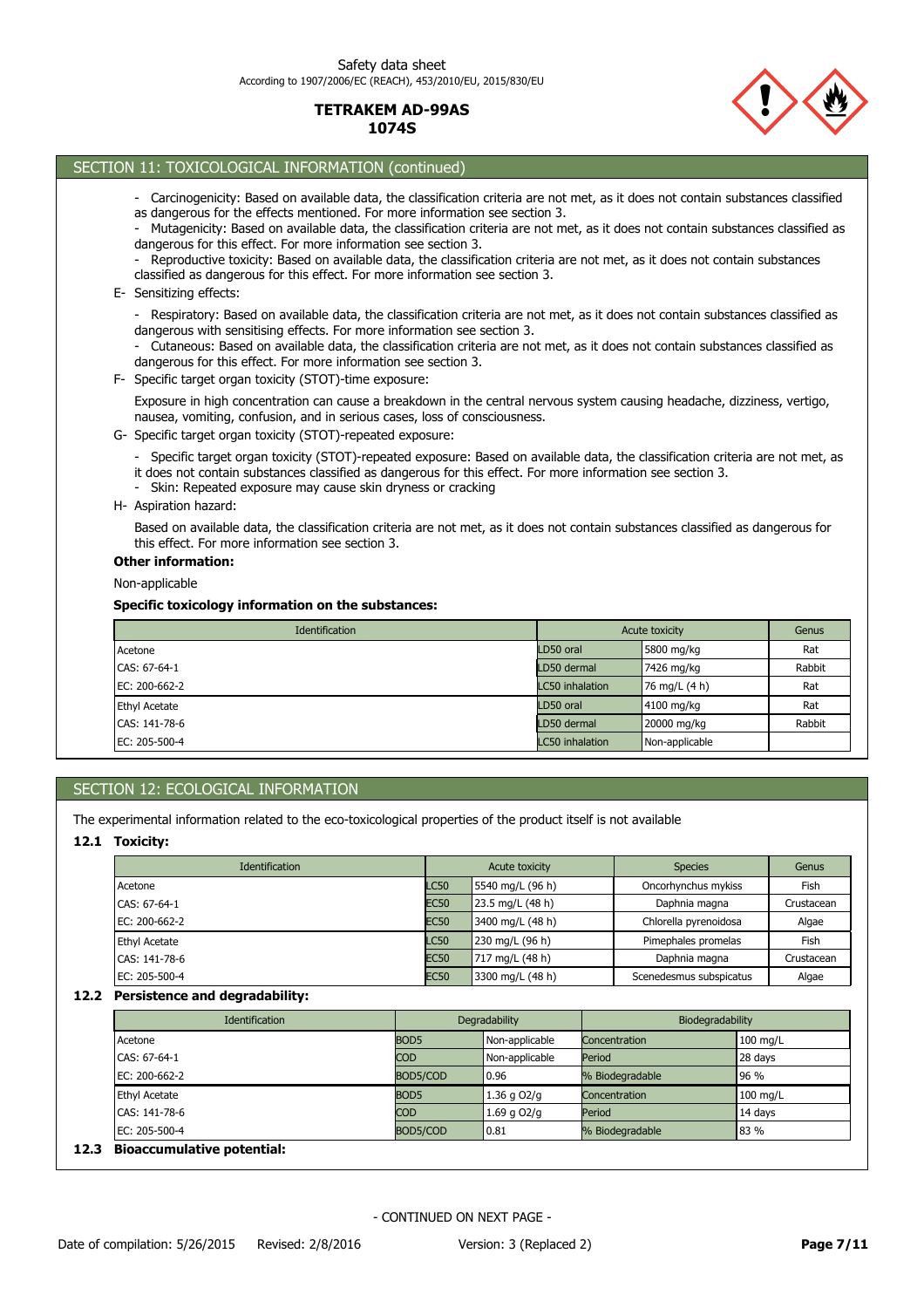**1074S**

**TETRAKEM AD-99AS**



## SECTION 12: ECOLOGICAL INFORMATION (continued)

| Identification       |                  | <b>Bioaccumulation potential</b> |  |  |
|----------------------|------------------|----------------------------------|--|--|
| Acetone              | <b>BCF</b>       |                                  |  |  |
| CAS: 67-64-1         | Pow Log          | $-0.24$                          |  |  |
| EC: 200-662-2        | <b>Potential</b> | Low                              |  |  |
| <b>Ethyl Acetate</b> | <b>BCF</b>       | 130                              |  |  |
| CAS: 141-78-6        | Pow Log          | 0.73                             |  |  |
| EC: 205-500-4        | Potential        | Moderate                         |  |  |

#### **12.4 Mobility in soil:**

| <b>Identification</b> | Absorption/desorption |                   | Volatility   |                                 |
|-----------------------|-----------------------|-------------------|--------------|---------------------------------|
| Acetone               | Koc                   |                   | <b>Henry</b> | 2.929E+0 Pa·m <sup>3</sup> /mol |
| CAS: 67-64-1          | Conclusion            | Very High         | Dry soil     | Yes                             |
| EC: 200-662-2         | Surface tension       | 23040 N/m (25 °C) | Moist soil   | Yes                             |
| <b>Ethyl Acetate</b>  | Koc                   | 59                | <b>Henry</b> | 1.358E+1 Pa·m <sup>3</sup> /mol |
| CAS: 141-78-6         | <b>Conclusion</b>     | Very High         | Dry soil     | Yes                             |
| EC: 205-500-4         | Surface tension       | 23240 N/m (25 °C) | Moist soil   | Yes                             |

# **12.5 Results of PBT and vPvB assessment:**

Non-applicable

## **12.6 Other adverse effects:**

Not described

# SECTION 13: DISPOSAL CONSIDERATIONS

## **13.1 Waste treatment methods:**

| Code      | <b>Description</b>                                                                     | Waste class (Regulation (EU) No<br>1357/2014) |
|-----------|----------------------------------------------------------------------------------------|-----------------------------------------------|
| 08 04 09* | Waste adhesives and sealants containing organic solvents or other dangerous substances | Dangerous                                     |

## **Type of waste (Regulation (EU) No 1357/2014):**

HP3 Flammable, HP4 Irritant — skin irritation and eye damage, HP5 Specific Target Organ Toxicity (STOT)/Aspiration Toxicity

### **Waste management (disposal and evaluation):**

Consult the authorized waste service manager on the assessment and disposal operations in accordance with Annex 1 and Annex 2 (Directive 2008/98/EC). As under 15 01 (2014/955/EC) of the code and in case the container has been in direct contact with the product, it will be processed the same way as the actual product. Otherwise, it will be processed as non-dangerous residue. We do not recommended disposal down the drain. See paragraph 6.2.

#### **Regulations related to waste management:**

In accordance with Annex II of Regulation (EC) nº1907/2006 (REACH) the community or state provisions related to waste management are stated

Community legislation: Directive 2008/98/EC, 2014/955/EU, Regulation (EU) No 1357/2014

# SECTION 14: TRANSPORT INFORMATION

## **Transport of dangerous goods by land:**

With regard to ADR 2015 and RID 2015: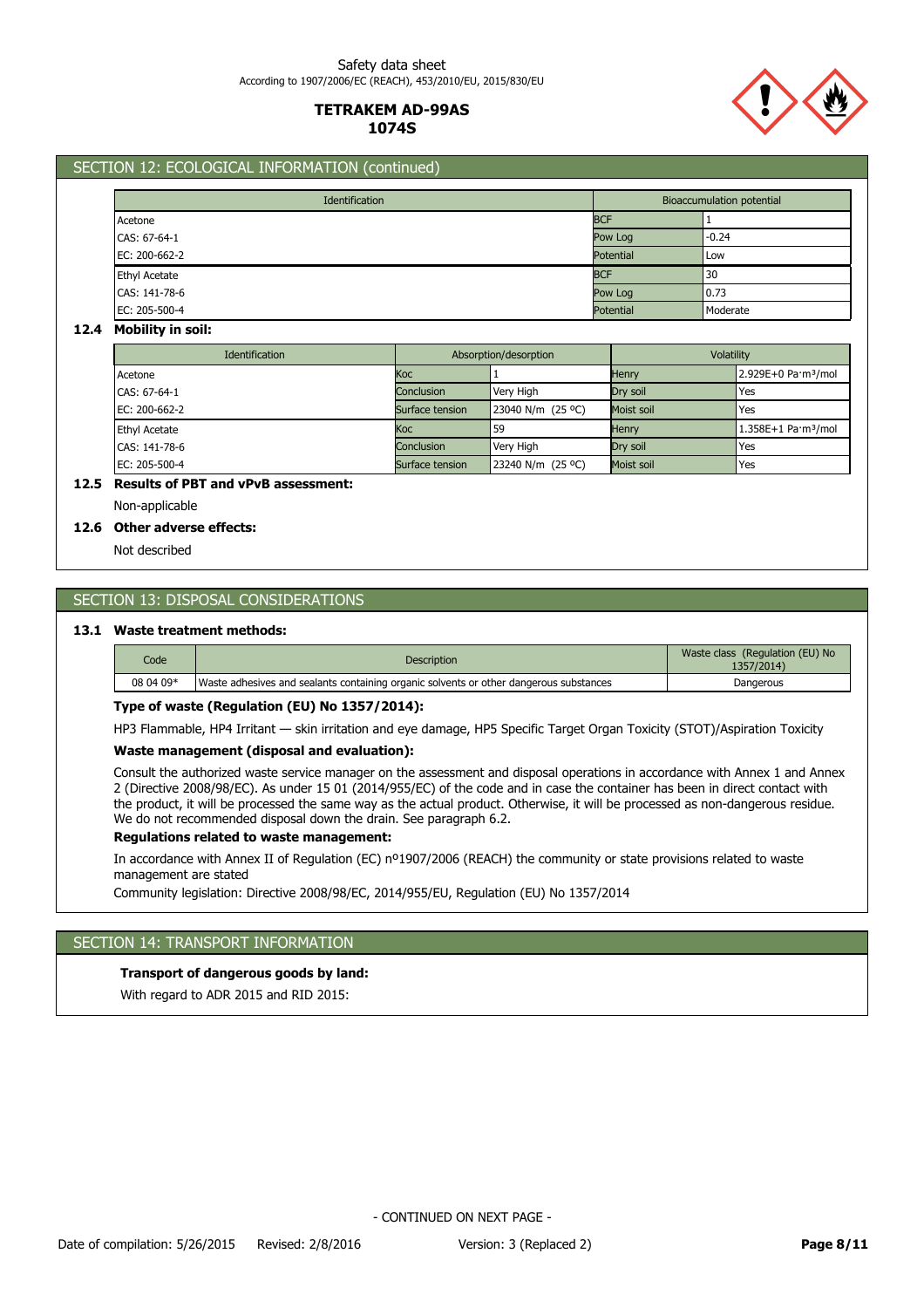

SECTION 14: TRANSPORT INFORMATION (continued) 14.7 Transport in bulk according Non-applicable **to Annex II of Marpol and the IBC Code:** 14.6 Special precautions for user **14.5 Dangerous for the Mo environment:** Tunnel restriction code: D/E **14.4 Packing group: 14.3 Transport hazard class(es): 14.2 UN proper shipping name: 14.1 UN number:** Labels: Special regulations: Physico-Chemical properties: UN1133 3 II 3 ADHESIVES containing flammable liquid 640D see section 9 Limited quantities: 5 L With regard to IMDG 37-14: **Transport of dangerous goods by sea: 14.7 Transport in bulk according** Non-applicable **to Annex II of Marpol and the IBC Code:** 14.6 Special precautions for user **14.5 Dangerous for the Mo environment:** EmS Codes: F-E, S-D **14.4 Packing group: 14.3 Transport hazard class(es): 14.2 UN proper shipping name: 14.1 UN number:** Labels: Special regulations: Physico-Chemical properties: UN1133 3 II 3 ADHESIVES containing flammable liquid 944 see section 9 Limited quantities: 5 L With regard to IATA/ICAO 2015: **Transport of dangerous goods by air: 14.6 Special precautions for user 14.4 Packing group:** II **14.3 Transport hazard class(es):** 3 14.2 UN proper shipping name: **14.1 UN number:** UN1133 Physico-Chemical properties: see section 9 Labels: 3 **UN proper shipping name:** ADHESIVES containing flammable liquid **14.5 Dangerous for the Mo environment:** 14.7 Transport in bulk according Non-applicable **to Annex II of Marpol and the IBC Code:**

# SECTION 15: REGULATORY INFORMATION

**15.1 Safety, health and environmental regulations/legislation specific for the substance or mixture:** Article 95, REGULATION (EU) No 528/2012: Non-applicable Regulation (EC) 1005/2009, about substances that deplete the ozone layer: Non-applicable Substances included in Annex XIV of REACH ("Authorisation List") and sunset date: Non-applicable Candidate substances for authorisation under the Regulation (EC) 1907/2006 (REACH): Non-applicable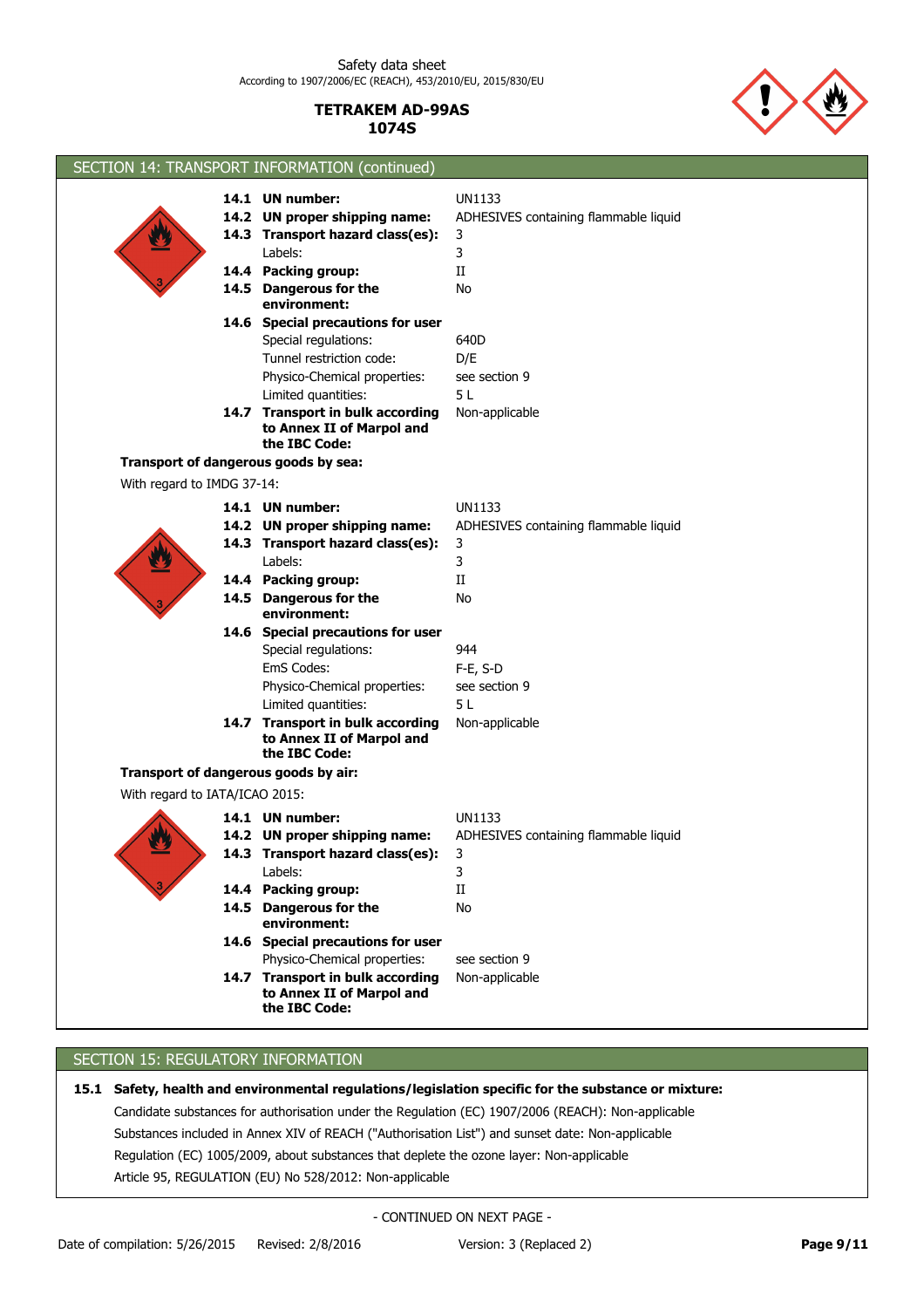

# SECTION 15: REGULATORY INFORMATION (continued)

REGULATION (EU) No 649/2012, in relation to the import and export of hazardous chemical products: Non-applicable

# **Limitations to commercialisation and the use of certain dangerous substances and mixtures (Annex XVII, REACH):**

Shall not be used, as substance or as mixtures in aerosol dispensers where these aerosol dispensers are intended for supply to the general public for entertainment and decorative purposes such as the following:

— metallic glitter intended mainly for decoration,

— artificial snow and frost,

- "whoopee" cushions,
- silly string aerosols,
- imitation excrement,
- horns for parties,
- decorative flakes and foams,
- artificial cobwebs,
- stink bombs.

## **Specific provisions in terms of protecting people or the environment:**

It is recommended to use the information included in this safety data sheet as data used in a risk evaluation of the local circumstances in order to establish the necessary risk prevention measures for the manipulation, use, storage and disposal of this product.

## **Other legislation:**

The product could be affected by sectorial legislation

#### **15.2 Chemical safety assessment:**

The supplier has not carried out evaluation of chemical safety.

# SECTION 16: OTHER INFORMATION

#### **Legislation related to safety data sheets:**

This safety data sheet has been designed in accordance with ANNEX II-Guide to the compilation of safety data sheets of Regulation (EC) Nº 1907/2006 (Regulation (EU) Nº 453/2010, Regulation (EC) Nº 2015/830)

#### **Modifications related to the previous security card which concerns the ways of managing risks. :**

CLP Regulation (EC) nº 1272/2008:

· Precautionary statements

#### **Texts of the legislative phrases mentioned in section 2:**

H319: Causes serious eye irritation

H336: May cause drowsiness or dizziness

H225: Highly flammable liquid and vapour

#### **Texts of the legislative phrases mentioned in section 3:**

The phrases indicated do not refer to the product itself; they are present merely for informative purposes and refer to the individual components which appear in section 3

#### **CLP Regulation (EC) nº 1272/2008:**

Eye Irrit. 2: H319 - Causes serious eye irritation Flam. Liq. 2: H225 - Highly flammable liquid and vapour STOT SE 3: H336 - May cause drowsiness or dizziness

#### **Classification procedure:**

Eye Irrit. 2: Calculation method STOT SE 3: Calculation method Flam. Liq. 2: Calculation method (2.6.4.3)

#### **Advice related to training:**

Minimal training is recommended to prevent industrial risks for staff using this product, in order to facilitate their comprehension and interpretation of this safety data sheet, as well as the label on the product.

### **Principal bibliographical sources:**

http://esis.jrc.ec.europa.eu http://echa.europa.eu http://eur-lex.europa.eu

**Abbreviations and acronyms:**